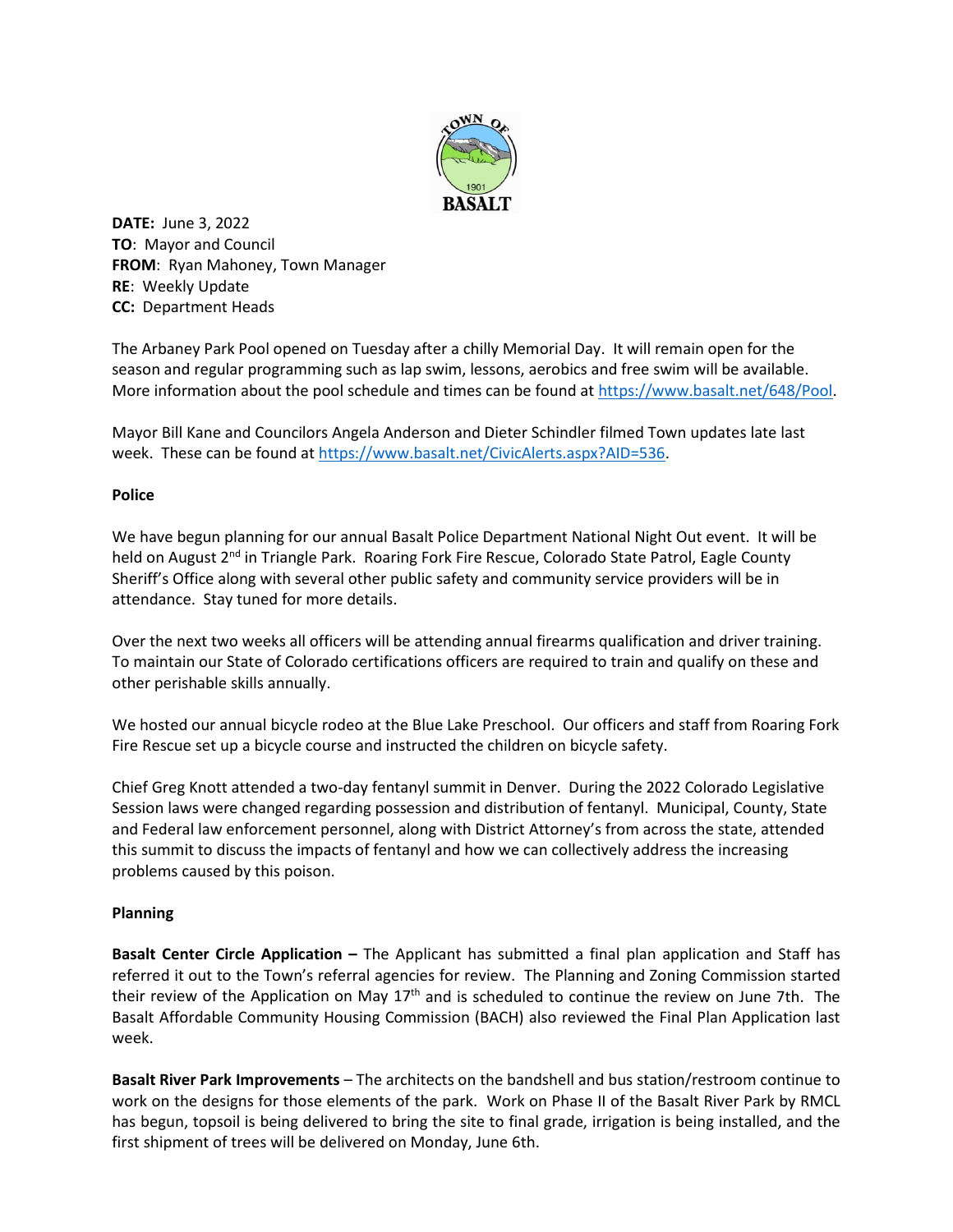**Midland Avenue Streetscape Project** – the Design Team and Town staff, have been moving the Midland Avenue Streetscape Project forward. The Design Team has been meeting with various stakeholder groups, and the owners/managers of the properties along Midland to gain their input. The Design Team has formulated conceptual plans which were presented to POST, P&Z and Council. A second community survey was published to gain additional input, and that input is now being considered. The Town has posted an RFP for Owners Representative Services for the Project, the RFP can be found on the Town's website.

**Green Initiatives and the Town of Basalt Photovoltaic and Energy Storage Project** –Staff and McKinstry continue to work with Holy Cross Energy, the school district, CORE and members of the Green Team on the project. McKinstry has provided a cost/benefit analysis on a handful of sites for review. McKinstry made a presentation to staff and representatives of the School District to discuss preferred options, and to begin selecting which should be taken to design.

**Other Basalt Forward 2030 Support** – Town Planning Staff also provided support to the Manager for the Basalt Forward 2030 projects.

**Mid-Valley Center Lot 4** – Phase 1A of the Project has been completed, and the landscaping has been installed. Town Staff and Gould are moving forward with final design of the foundation and building. The building has been ordered and construction will occur later this summer.

**Basalt River Park Development LLC** – A full building permit was issued on the Gallery Building which includes commercial, apartments, and the affordable housing units.

**Parcel 5, Sopris Meadows Application-** The Planning and Zoning Commission reviewed the Parcel 5, Sopris Meadows Preliminary Plan Application on May 3rd and made a recommendation. The Council did an initial review of the Application on May  $24<sup>th</sup>$  and continued the review to June  $14<sup>th</sup>$ .

**Development Review/Applications** – Staff also spent time on responding to administrative reviews, complaints and working on land use applications and building permits.

**Green Team** – The Green Code Committee meeting scheduled for today has been postponed, and first reading of the Code amendments rescheduled to July 12<sup>th</sup>.

**BPAC** – The Commission reviewed three BPAC grant applications at this month's meeting and is asking some Applicants for additional information prior to going to Town Council. BPAC is reopening it's grant program for another month, rather than waiting until fall, as there are nonprofits that may still be interested in applying and funding is still available. The Commission also worked on drafting a call to artists for the sculpture at the Basalt River Park that will be ready to release by the end of the month.

**Special Events** – The Basalt Regional Library is hosting an event this weekend called Oceans of Reading to kick off their summer reading program. The event will take place this Saturday from 12 – 4 pm and will have a variety of kid's activities and grilled foods.

## **Public Works**

Public Works painting contractors have been busy this week putting a fresh coat of paint on the existing stripes and lines. The snow plowing and the ongoing maintenance really is hard on painted surfaces. The painting must be done annually, and, in some cases, it really needs to be done twice a year. The areas that fade the worst are the high traffic areas and especially the areas that have a lot of turning motion